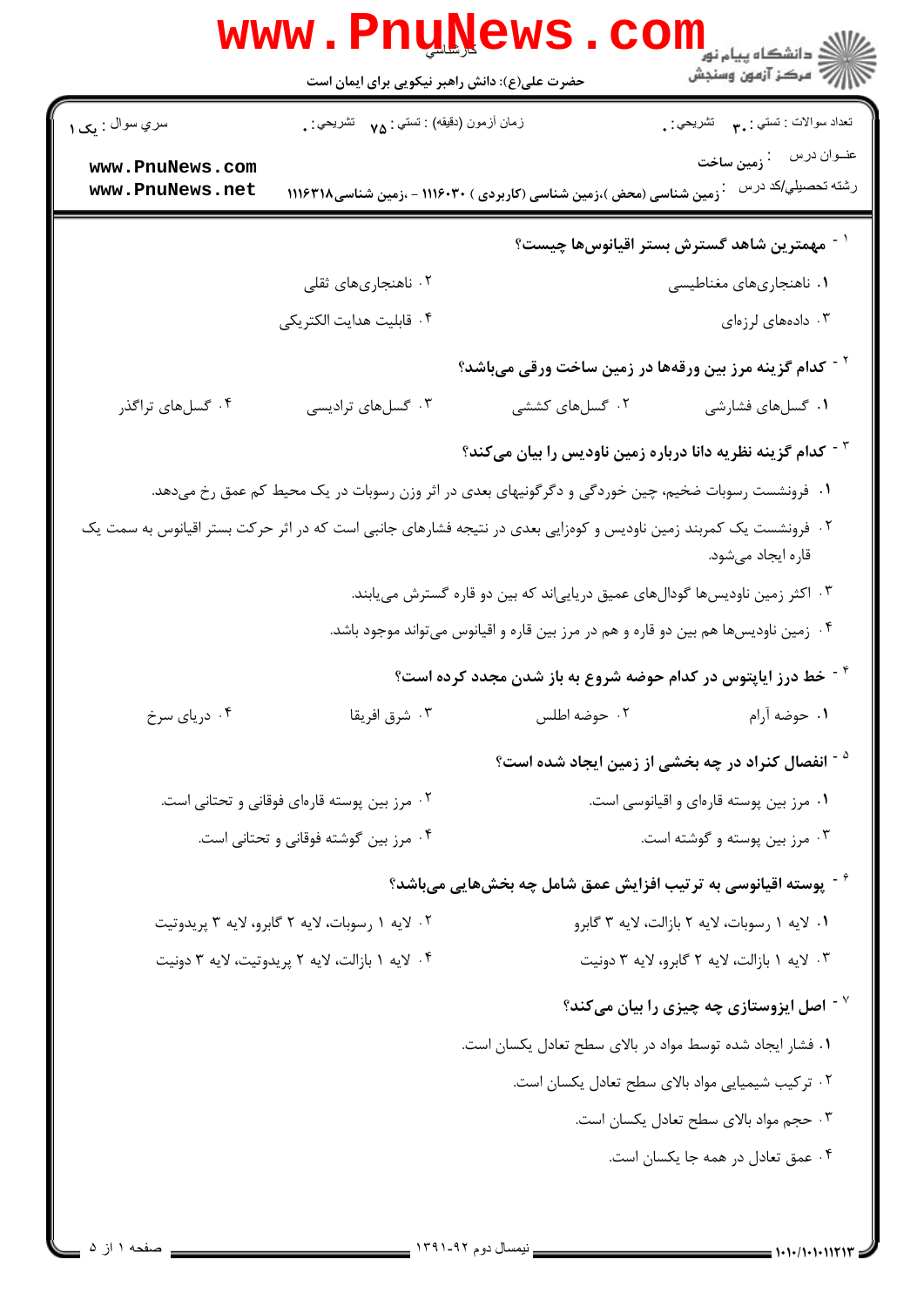| سري سوال : ۱ مک                    | زمان أزمون (دقيقه) : تستي : ٧۵ — تشريحي : .                                                                  |                                                                                                                                 | تعداد سوالات : تستبي : ٩. مسمد التشريحي : .                                                            |  |
|------------------------------------|--------------------------------------------------------------------------------------------------------------|---------------------------------------------------------------------------------------------------------------------------------|--------------------------------------------------------------------------------------------------------|--|
| www.PnuNews.com<br>www.PnuNews.net | <b>1119 تالین شناسی (محض)،زمین شناسی (کاربردی ) ۱۱۱۶۰۳۰ - ،زمین شناسی ۱۱۱۶۳۱۸</b>                            |                                                                                                                                 | عنــوان درس      : زمین ساخت<br>رشته تحصبل <i>ي </i> كد درس                                            |  |
|                                    | کدام یک از ممیزهای آب و هوایی زیر هم در آب و هوای گرم و هم آب و هوای سرد تشکیل میشوند؟ $\wedge$              |                                                                                                                                 |                                                                                                        |  |
|                                    | ۰۲ رسوبات قرمز                                                                                               |                                                                                                                                 | ۰۱ نهشتههای کربناته و ریفها                                                                            |  |
|                                    | ۰۴ رسوبات صحرایی                                                                                             |                                                                                                                                 | ۰۳ بوکسیت و لاتریت                                                                                     |  |
|                                    | رقتی منحنی سرگردانی قطبی برای A و B در یک دوره زمانی یکسان است، یعنی در این دوره: *                          |                                                                                                                                 |                                                                                                        |  |
|                                    | ۰۲ بهم متصل بودهاند.                                                                                         |                                                                                                                                 | ۰۱ از هم جدا شدهاند.                                                                                   |  |
|                                    | ۰۴ ارتباط خاصی نداشتهاند.                                                                                    |                                                                                                                                 | ۰۳ کافت زایی صورت گرفته است.                                                                           |  |
|                                    |                                                                                                              | `` ~ منشاء   ناهنجاری مغناطیسی خطی ایجاد شده در بستر اقیانوسها مربوط است به:                                                    |                                                                                                        |  |
|                                    | ٢. بازالت لايه ٢                                                                                             |                                                                                                                                 | ۰۱ نودولهای منگنز لایه ۱                                                                               |  |
|                                    | ۰۴ دونیت لایه ۳                                                                                              |                                                                                                                                 | ۰۳ گابرو تودهای لایه ۳                                                                                 |  |
|                                    | <sup>۱۱ -</sup> در کدامیک از کرونهای قطبی زیر دوره معکوس بودن میدان مغناطیسی طولانی تر است؟                  |                                                                                                                                 |                                                                                                        |  |
| Gilbert . r                        | Gauss .r                                                                                                     | Matuyama .r                                                                                                                     | Brunhes .                                                                                              |  |
|                                    | در زمان ائوسن سرعت گسترش بستر کدام اقیانوس نسبت به اطلس جنوبی بیشتر بوده است؟                                |                                                                                                                                 |                                                                                                        |  |
| ۰۴ هند جنوبي                       | ۰۳ آرام جنوبی                                                                                                | ۰۲ آرام شمالی                                                                                                                   | ۰۱ اطلس شمالی                                                                                          |  |
|                                    | <sup>۱۳ -</sup> در مدل همرفت ارائه شده توسط هلمز و هس برای توجیه حرکت ورقههای لیتوسفیری، کدام مورد صحیح است؟ |                                                                                                                                 |                                                                                                        |  |
|                                    | ۰۱ محل پشته و دراز گودالها بوسیله ابعاد و محل سلولهای همرفت عمیق گوشته معین میشوند.                          |                                                                                                                                 |                                                                                                        |  |
|                                    |                                                                                                              | ۲. ورقه خود یال فرورو و متراکم یک سلول همرفت را تشکیل میدهد.                                                                    |                                                                                                        |  |
|                                    |                                                                                                              | ۰۳ ورقه بوسیله یال بالارونده سلول همرفت به طرف پایین کشیده میشود.                                                               |                                                                                                        |  |
|                                    |                                                                                                              | ۰۴ ورقه بوسیله یال بالارونده سلول همرفت به طرف بالا کشیده میشود.                                                                |                                                                                                        |  |
|                                    |                                                                                                              |                                                                                                                                 | <sup>۱۴ -</sup> برای یافتن قطب اولر در حرکت نسبی دو ورقه از کدام روش <u>نمی <i>ت</i>وان</u> بهره گرفت؟ |  |
|                                    |                                                                                                              | ۰۱ تعیین نقطه تقاطع حاصل از دوایر بزرگ عمود بر روند گسلهای ترادیسی                                                              |                                                                                                        |  |
|                                    | ۲ . تعیین سرعت گسترش حداقل دو نقطه در طول پشته و بدست آوردن ماکزیمم سرعت گسترش                               |                                                                                                                                 |                                                                                                        |  |
|                                    | ۰۳ تعیین جهت حرکت نسبی بین دو ورقه با استفاده از سازوکار کانونی زلزلهها در مرز مشترک دو ورقه                 |                                                                                                                                 |                                                                                                        |  |
|                                    |                                                                                                              | $\mathsf C$ . تعیین سرعت نسبی دو ورقه $\mathsf B$ و $\mathsf C$ با استفاده از سرعت نسبی $\mathsf A$ و $\mathsf A$ و $\mathsf A$ |                                                                                                        |  |
|                                    |                                                                                                              |                                                                                                                                 |                                                                                                        |  |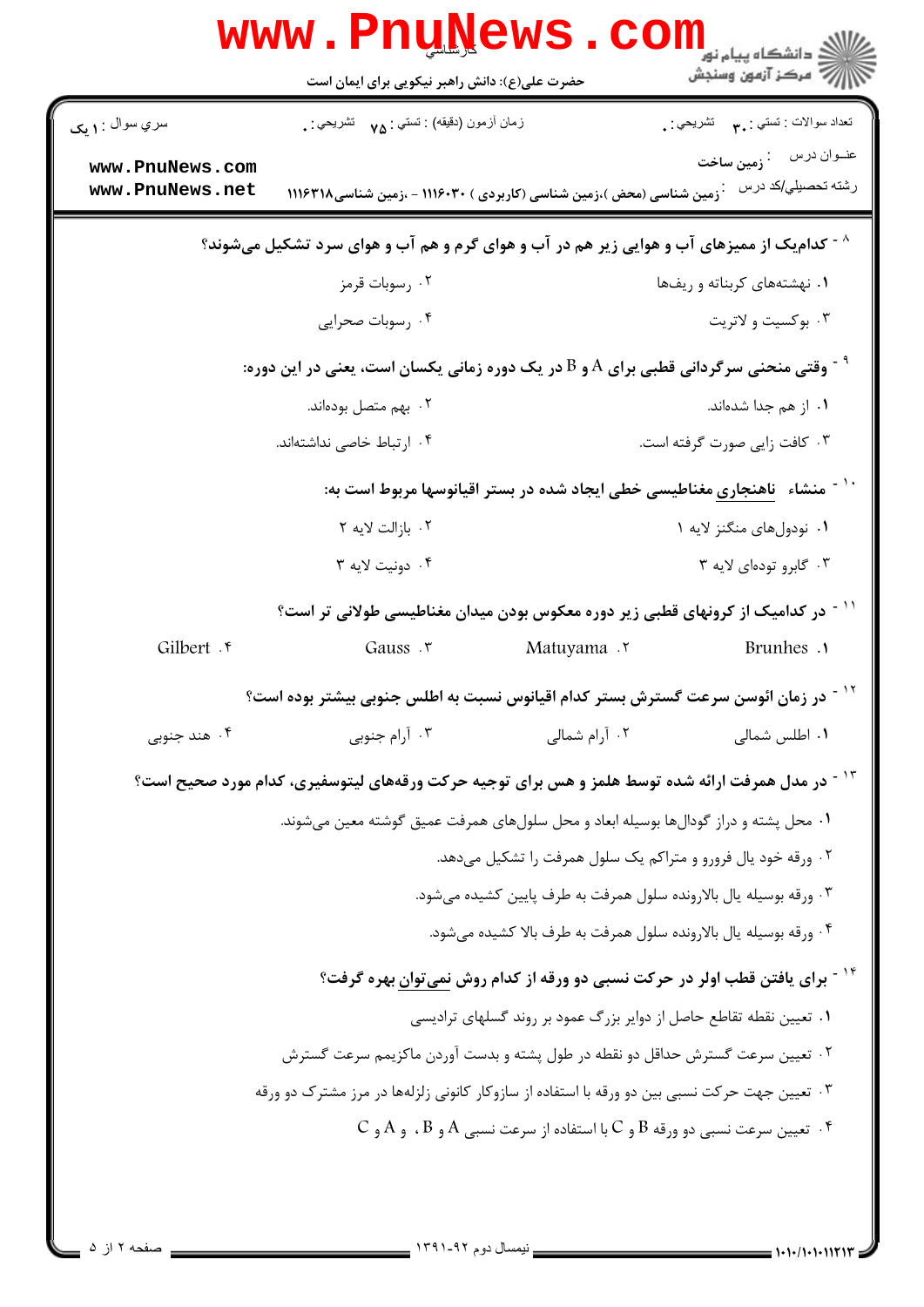|                 | www.PnuNews.                                                                         |             | الله دانشگاه پیام نور<br>الله مرکز آزمون وسنجش<br>الله مرکز آزمون وسنجش           |
|-----------------|--------------------------------------------------------------------------------------|-------------|-----------------------------------------------------------------------------------|
|                 | حضرت علی(ع): دانش راهبر نیکویی برای ایمان است                                        |             |                                                                                   |
| سري سوال : ۱ يک | زمان أزمون (دقيقه) : تستي : مي         تشريحي : .                                    |             | تعداد سوالات : تستبي : پم       تشريحي : .                                        |
| www.PnuNews.com |                                                                                      |             |                                                                                   |
| www.PnuNews.net | <sup>:</sup> زمین شناسی (محض )،زمین شناسی (کاربردی ) ۱۱۱۶۰۳۰ - ،زمین شناسی۱۱۱۶۳۱۸    |             | رشته تحصيلي/كد درس                                                                |
|                 |                                                                                      |             | <sup>۱۵ -</sup> در نظریه اولر کدام مورد درست است؟                                 |
|                 |                                                                                      |             | ۰۱ حرکت نسبی دو ورقه با زاویه چرخش پیرامون قطب چرخش توصیف می شود.                 |
|                 |                                                                                      |             | ۲. قطب اولر و نقطه مقابل قطری آن نسبت به دو ورقه متحرک هستند.                     |
|                 | ۰۳ گسلهای ترادیسی قسمتی از دوایری هستند که مرکز آنها استوای اولر است.                |             |                                                                                   |
|                 | ۰۴ سرعت گسترش از استوای اولر به سمت قطب اولر افزایش مییابد.                          |             |                                                                                   |
|                 |                                                                                      |             | <sup>۱۶ -</sup> کدام نیرو وابسته به سرعت فرورانش است؟                             |
|                 | ۰۲ نیروی کشیدن صفحه                                                                  |             | ۰۱ نیروی فشارشی پشته                                                              |
|                 | ۰۴ نیروی مقاومت برخوردی                                                              |             | ۰۳ نیروی کشیدگی صفحه                                                              |
|                 | <sup>۱۷ -</sup> در کدام پشته وسعت کافت میانی زیاد و توپوگرافی آن <u>ناهموار</u> است؟ |             |                                                                                   |
|                 | ۰۲ گالاپاگوس                                                                         |             | ٠١ پشته ميان اقيانوس اطلس                                                         |
|                 | ۰۴ پشته شرق آرام                                                                     |             | ۰۳ شمالیترین بخش پشته شرقی آرام                                                   |
|                 | تجمعات کرومیت در کدام لایه از سنگ0ای محفظه ماگمایی زیر پشتهها دیده میشوند؟           |             |                                                                                   |
| ۰۴ اليوين گابرو | ۰۳ پیروکسنیت                                                                         | ۰۲ پريدوتيت | ۰۱ دونیت                                                                          |
|                 |                                                                                      |             | <sup>۱۹ -</sup> کدام یک از موارد زیر در مورد پشتههای با سرعت گسترش زیاد صحیح است: |
|                 |                                                                                      |             | ۰۱ کافت میانی دیده نمیشود، وسعت گسلهای ترادیسی کم است.                            |
|                 |                                                                                      |             | ۰۲ کافت میانی دیده نمیشود، وسعت گسلهای ترادیسی زیاد است.                          |
|                 |                                                                                      |             | ۰۳ کافت میانی با وسعت و عمق زیاد دیده میشود، وسعت گسلهای ترادیسی کم است.          |
|                 |                                                                                      |             | ۰۴ کافت میانی با وسعت و عمق زیاد دیده میشود، وسعت گسلهای ترادیسی زیاد است.        |
|                 |                                                                                      |             | <sup>۲۰ -</sup> کدام گزینه جزء موارد اختلاف کافتهای برخوردی با آلاکوژنها است؟     |
|                 | ۰۲ روند نسبت به صفحه فرورانش                                                         |             | ٠١. آثار تاريخ بعد از برخورد                                                      |
|                 | ۰۴ تبدیل شدن به کافت گوشتهای                                                         |             | ٠٣ وجود رسوبات تخريبي غير بالغ                                                    |
|                 |                                                                                      |             | <sup>۲۱ -</sup> توالی حوادث در گسترش کافت عبارتست از؟                             |
|                 | ۲. كافتزايي، فعاليت آتشفشاني، گنبدي شدن                                              |             | ٠١. فعاليت آتشفشاني، كافتزايي، گنبدى شدن                                          |
|                 | ۰۴ فعالیت آتشفشانی، گنبدی شدن، کافتزایی                                              |             | ۰۳ کافتزایی، گنبدی شدن، فعالیت آتشفشانی                                           |
|                 |                                                                                      |             |                                                                                   |

Ē.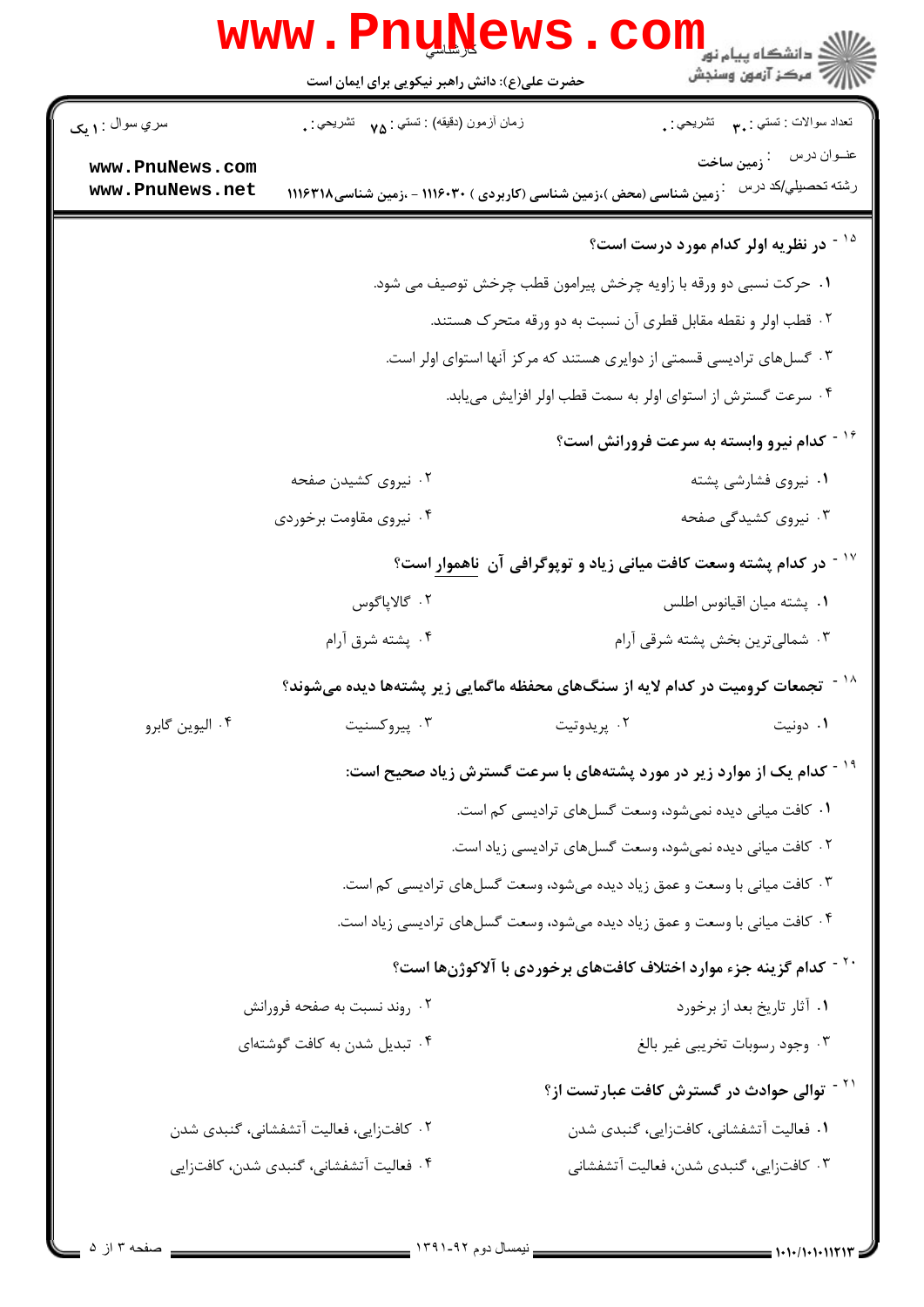|                                                                                                                          | <b>www.PnuNews</b><br>حضرت علی(ع): دانش راهبر نیکویی برای ایمان است                       |                                                                       | ڪ دانشڪاه پيام نور<br><mark>√</mark> مرڪز آزمون وسنڊش                                                  |
|--------------------------------------------------------------------------------------------------------------------------|-------------------------------------------------------------------------------------------|-----------------------------------------------------------------------|--------------------------------------------------------------------------------------------------------|
| سري سوال : <b>۱ يک</b>                                                                                                   | زمان أزمون (دقيقه) : تستي : <sub>٧۵</sub> تشريحي : .                                      |                                                                       | نعداد سوالات : نستني : ٣ <sub>٠</sub> ٠ نشريحي : <sub>٠</sub>                                          |
| www.PnuNews.com<br>www.PnuNews.net                                                                                       |                                                                                           | زمین شناسی (محض )،زمین شناسی (کاربردی ) ۱۱۱۶۰۳۰ - ،زمین شناسی ۱۱۱۶۳۱۸ | عنــوان درس       : <sub><b>زمین ساخت</b></sub><br>رشته تحصيل <i>ي </i> كد درس                         |
|                                                                                                                          |                                                                                           |                                                                       | <sup>۲۲ -</sup> کدام گزینه درباره گسلهای ترادیسی صدق میکند؟                                            |
|                                                                                                                          |                                                                                           | ۰۱ در طی آنها فرآیند فرورانش یا زایش لیتوسفیر اقیانوسی اتفاق میافتد.  |                                                                                                        |
|                                                                                                                          | ۰۲ در طی آنها ورقههای مجاور نسبت بهم بطور مماسی حرکت نمیکند.                              |                                                                       |                                                                                                        |
|                                                                                                                          | ۰۳ جابجایی ورای خط الرأس پشته نیز ادامه دارد.                                             |                                                                       |                                                                                                        |
|                                                                                                                          | ۰۴ جابجایی فقط در بین خط الرأس پشتهها صورت می گیرد.                                       |                                                                       |                                                                                                        |
|                                                                                                                          |                                                                                           |                                                                       | <sup>۲۳ -</sup> کدام گزینه صحیح است؟                                                                   |
|                                                                                                                          | ۰۱   هرچه میزان جابجایی پشتهها بیشتر باشد، اختلاف عمق دو طرف مناطق شکستگی کمتر خواهد بود. |                                                                       |                                                                                                        |
|                                                                                                                          | ۰۲ هرچه میزان جابجایی پشتهها بیشتر باشد، اختلاف سن دو طرف مناطق شکستگی کمتر خواهد بود.    |                                                                       |                                                                                                        |
|                                                                                                                          | ۰۳ هرچه میزان جابجایی پشتهها کمتر باشد، اختلاف عمق دو طرف مناطق شکستگی بیشتر خواهد بود.   |                                                                       |                                                                                                        |
|                                                                                                                          | ۰۴ هرچه میزان جابجایی پشتهها بیشتر باشد، اختلاف عمق دو طرف مناطق شکستگی بیشتر خواهد بود.  |                                                                       |                                                                                                        |
|                                                                                                                          |                                                                                           |                                                                       | <sup>۲۴ -</sup> رودخانه نیجر منطبق بر کدام ساختار است؟                                                 |
| ۰۴ گسل ترادیسی                                                                                                           | ۰۳ دراز گودال                                                                             | ۰۲ کافت                                                               | ١. الاكوژن                                                                                             |
|                                                                                                                          |                                                                                           |                                                                       | <sup>۲۵ -</sup> طول منطقه بنيوف متناسب است با:                                                         |
|                                                                                                                          | ۰۲ سرعت فرورانش و جذر ضخامت لیتوسفر فرورو                                                 | ۰۱ سرعت فرورانش و ضخامت لیتوسفر فرورو                                 |                                                                                                        |
| ۰۴ سرعت فرورانش و مربع سن ليتوسفر فرورو                                                                                  |                                                                                           | ۰۳ سرعت فرورانش و سن لیتوسفر فرورو                                    |                                                                                                        |
|                                                                                                                          |                                                                                           |                                                                       | <sup>۲۶ -</sup> چرا در کمربند کوهزایی فانروزوئیک ناحیه اطلس کمربند دگرگونی شیست آبی وجود <u>ندارد؟</u> |
|                                                                                                                          | ۰۲ سن زياد صفحه فرورو                                                                     |                                                                       | ۰۱ سرعت کم صفحه فرورو                                                                                  |
|                                                                                                                          | ۰۴ ضخامت زياد صفحه فرورو                                                                  |                                                                       | ۰۳ سرعت زیاد صفحه فرورو                                                                                |
| <sup>۲۷ -</sup> کدام گزینه عدم حضور آتشفشانهای کواترنر و نئوژن را در شمال پرو توجیه <u>نمی <i>ک</i>ند؟</u>               |                                                                                           |                                                                       |                                                                                                        |
|                                                                                                                          | ۰۲ زاویه کم فرورانش ورقه نازکا به زیر آند                                                 |                                                                       | ۰۱ زاویه زیاد فرورانش ورقه نازکا به زیر آند                                                            |
| ۰۴ مجاورت بخش فوقاني ورقه فرورو با قاعده ليتوسفر قارهاي                                                                  |                                                                                           |                                                                       | ۰۳ عدم وجود استنوسفر در بالای منطقه بنیوف                                                              |
| <sup>۲۸ -</sup> سیلور و اسمیت (۱۹۸۳) چه زمین ساختی را برای جزایر کمانی و مناطق آمیزهای در نواحی هند-آرام پیشنهاد میکنند؟ |                                                                                           |                                                                       |                                                                                                        |
| ۰۴ زمین ساخت افزاینده                                                                                                    | ۰۳ زمین ساخت تورفتگی                                                                      | ۰۲ زمین ساخت فراری                                                    | ۰۱ زمین ساخت خروجی                                                                                     |